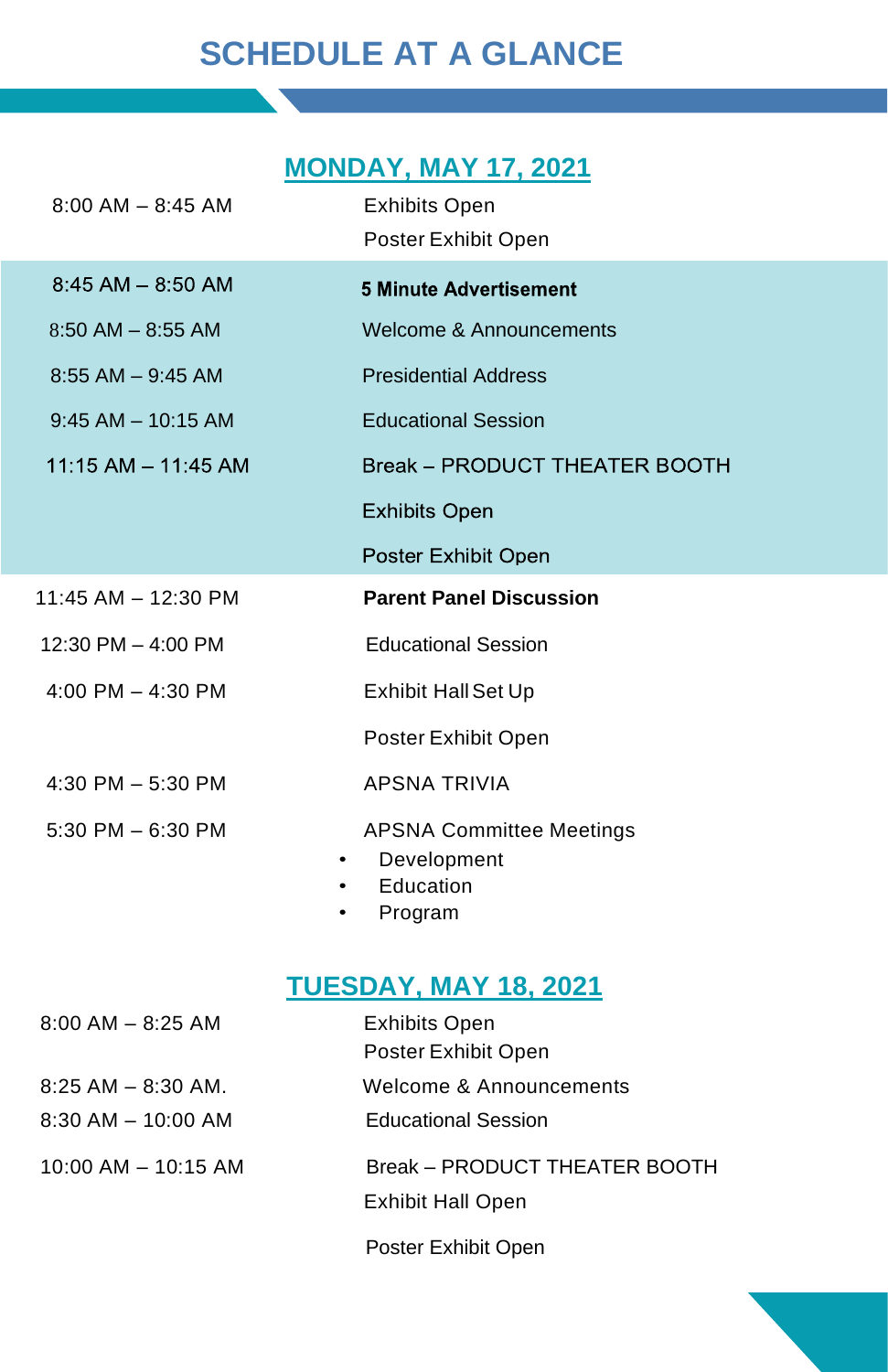# **SCHEDULE AT A GLANCE**

| $10:15$ AM $-$ 12:00 PM<br>$12:00 \text{ PM} - 1:30 \text{ PM}$<br>1:30 PM $-$ 2:45 PM | <b>Educational Session</b><br><b>Concurrent Sessions</b><br><b>Educational Session</b>                                               |
|----------------------------------------------------------------------------------------|--------------------------------------------------------------------------------------------------------------------------------------|
| $2:45$ PM $-3:00$ PM                                                                   | <b>Break</b>                                                                                                                         |
| $3:00$ PM $-3:30$ PM<br>$3:30$ PM $-5:00$ PM                                           | <b>Raffle Session</b><br>APSNA Business Meeting with Annual Awards<br>Passing of the Golden Hegar<br>Final Announcements/Adjournment |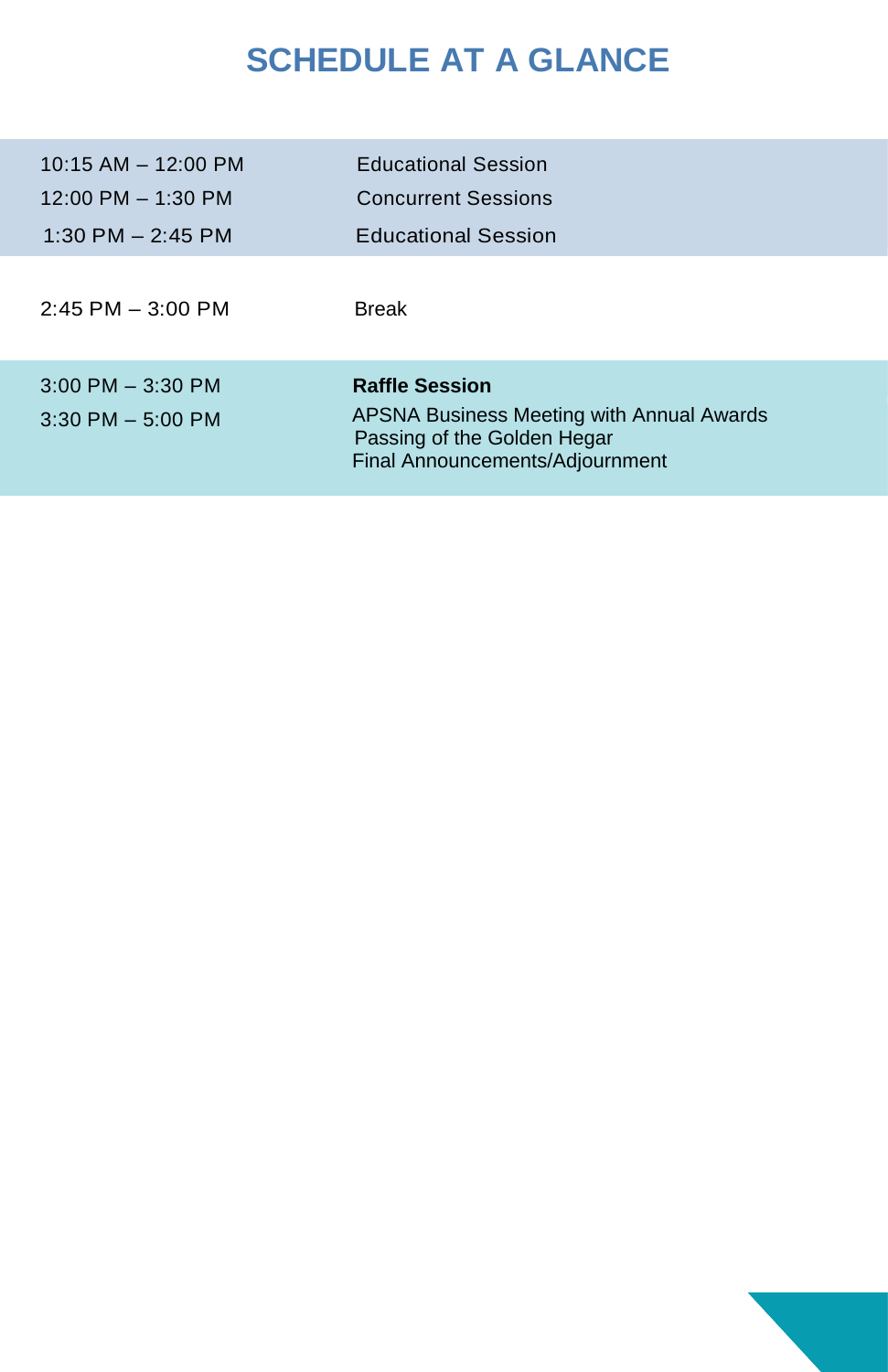# **COMMITTEE DESCRIPTIONS & INVITATION**

### **The APSNA Committee Groups:**

- 1. Are you interested in getting involved with APSNA?
- 2. Do you want to know how?
- 3. Join one of the many committees …

**For more information, please come to the Committee Meetings on Monday, May 17, 2021 – 5:30pm 6:30pm**

### **DEVELOPMENT COMMITTEE**

#### **The Development Committee is looking for members to help with:**

- Recruiting vendors to sponsor our conference and year round.
- Exploring innovative companies or products to exhibit at our annual conference and year round.
- Organizing our annualConference Fun Activity
- Obtaining donations for fun activity fundraisers

### **EDUCATION COMMITTEE**

#### **The Education Committee is looking for members to help with:**

- Updating our current Patient and Family Information Sheets
- Creating new sheets that are valuable for our members
- Brainstorming new ways in which we can support the education of our members

## **PROGRAM COMMITTEE**

#### **The Program Committee is looking for members to help with:**

- Reviewing conference abstract submissions (September – October)
- Organizing poster authors and poster session at conference
- Serving as moderators onsite at the annual conference
- Assisting Director of Program with delegated tasks related to conference development
- Program Committee members are not expected to speak or present at conference